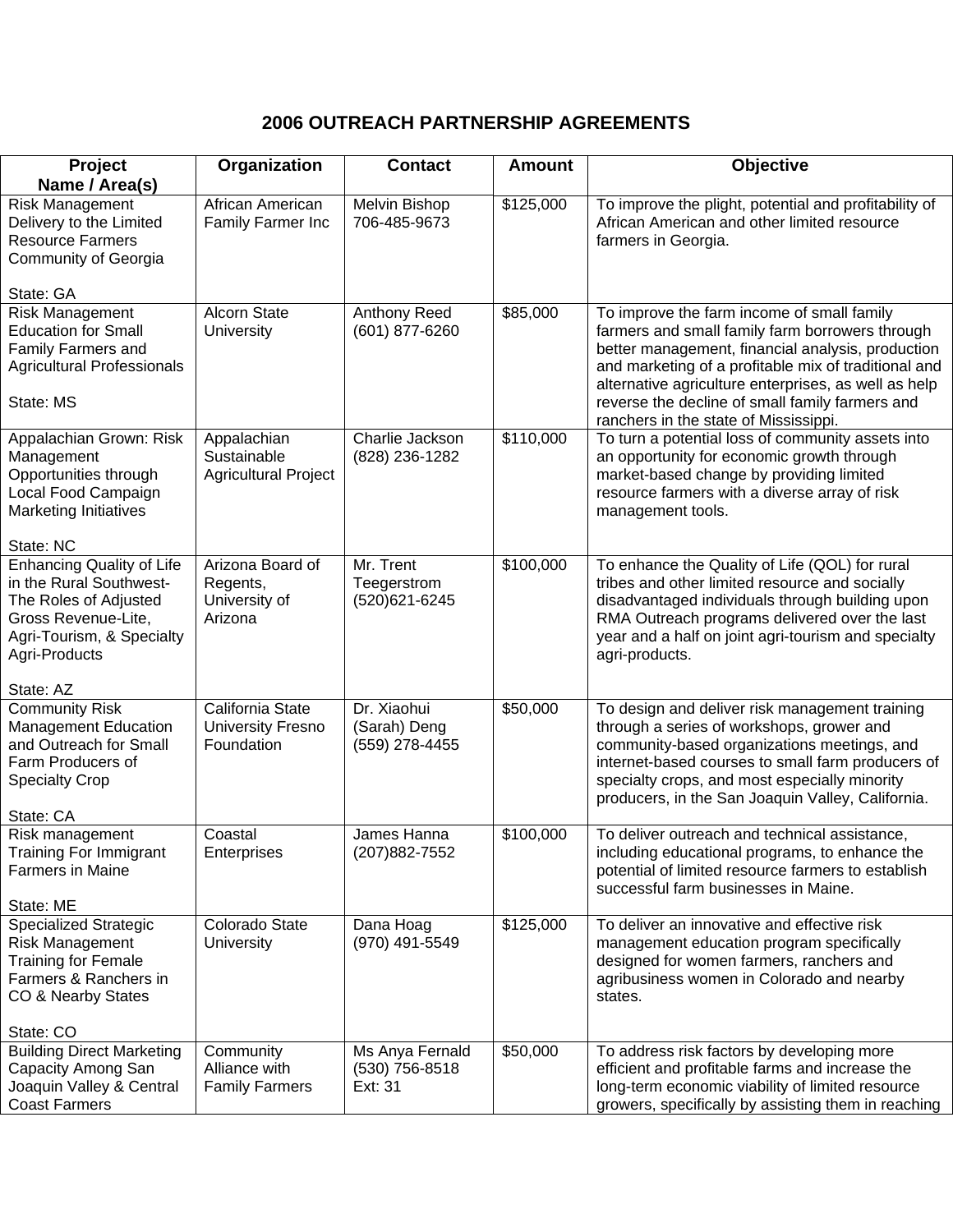| State: CA                                                                                                                                   |                                                                  |                                                |           | new markets, building stronger direct marketing<br>skills, developing new income streams, and<br>accessing agency resources to assist in the<br>strategic use of these resources. Also to assess<br>risks associated with direct marketing and provide<br>information to growers about how to manage<br>these risks.                                                                                                                                                                                                                                                                                                                     |
|---------------------------------------------------------------------------------------------------------------------------------------------|------------------------------------------------------------------|------------------------------------------------|-----------|------------------------------------------------------------------------------------------------------------------------------------------------------------------------------------------------------------------------------------------------------------------------------------------------------------------------------------------------------------------------------------------------------------------------------------------------------------------------------------------------------------------------------------------------------------------------------------------------------------------------------------------|
| Managing Risk through<br>Farm to Cafeteria<br>Training<br>State: CA                                                                         | <b>Community Food</b><br><b>Security Coalition</b><br><b>Inc</b> | <b>Andrew Fisher</b><br>$(310) - 822 - 5410$   | \$210,000 | To train limited resource producers and others<br>involved in institutional sales to develop<br>successful programs that increase economic and<br>social benefits for farmers; to build the capacity of<br>current and emerging food policy councils to<br>develop innovative solutions to food and<br>agricultural problems; strengthen RMA-funded<br>and other community food projects by building<br>their capacity to partner with and serve diverse<br>and underserved groups; and to deliver more<br>effective risk management services to limited<br>resource farmers through improving Community<br>Outreach awardees' programs. |
| <b>Growing for Market</b><br>Project<br>State: IL                                                                                           | <b>CSA Learning</b><br>Center                                    | <b>Thomas Spaulding</b><br>(815) 389-8455      | \$85,000  | To link sectors of the food system, builds and<br>documents successful farming enterprises, enlists<br>faith-based organizations as community partners,<br>invests in strong mentors and leaders, and<br>connects farmers to low-income urban<br>populations.                                                                                                                                                                                                                                                                                                                                                                            |
| New Entry Sustainable<br>Farming Project - Risk<br>Management Outreach,<br><b>Training and Technical</b><br>Assistance Program<br>State: MA | Community<br>Teamwork, Inc.                                      | Ms. Connie Martin<br>(978) 459-0511            | \$215,000 | To incorporate outreach, training, and technical<br>assistance to assist immigrants and refugees to<br>develop successful farm enterprises in the<br>Northeast, particularly Eastern Massachusetts.                                                                                                                                                                                                                                                                                                                                                                                                                                      |
| <b>Alternative Livestock</b><br>Production as a Tool for<br><b>Risk Management</b><br>State: NC                                             | <b>Concentric Mngt</b><br>Applications                           | <b>Renita Carter</b><br>Page<br>(276) 632-2624 | \$150,000 | To serve as a training pilot for the development of<br>marketing management systems which can be<br>replicated and transferred to other small scale<br>farm operations.                                                                                                                                                                                                                                                                                                                                                                                                                                                                  |
| <b>New Farmer</b><br><b>Development Project</b><br>(NFDP)<br>State: NY                                                                      | Council on the<br>Environment, Inc.                              | Kate Granger<br>(212) 2341-2254                | \$110,000 | To combine resources with Greenmarket<br>providing marketing assistance and incomparable<br>direct marketing outlets and Cornell offering<br>technical assistance in production, business<br>management, and additional risk management<br>strategies.                                                                                                                                                                                                                                                                                                                                                                                   |
| Western Navajo Nation<br><b>Traditional AG Outreach</b><br>State: AZ                                                                        | Developing<br>Innovations in<br>Navajo Education                 | Kyril Calsoyas<br>(928)714-9422                | \$140,000 | To provide for support and direct services<br>programs to disadvantaged Navajo families within<br>eight communities of the Southwestern region of<br>the Navajo Nation. These programs will promote<br>restoration and adoption of traditional agricultural<br>practices and provide direct services support for<br>Navajo farmers and value added food producers.                                                                                                                                                                                                                                                                       |
| 2007 California Small<br>Farm Conference<br>Outreach & Assistance<br>Partnership Project<br>State: CA                                       | Farm Conference                                                  | Allen Moy<br>(925) 825-9090                    | \$75,000  | To assist small-scale, limited-resource California<br>farmers and ranchers to improve their farming,<br>ranching and business practices through<br>participation in a statewide educational<br>conference                                                                                                                                                                                                                                                                                                                                                                                                                                |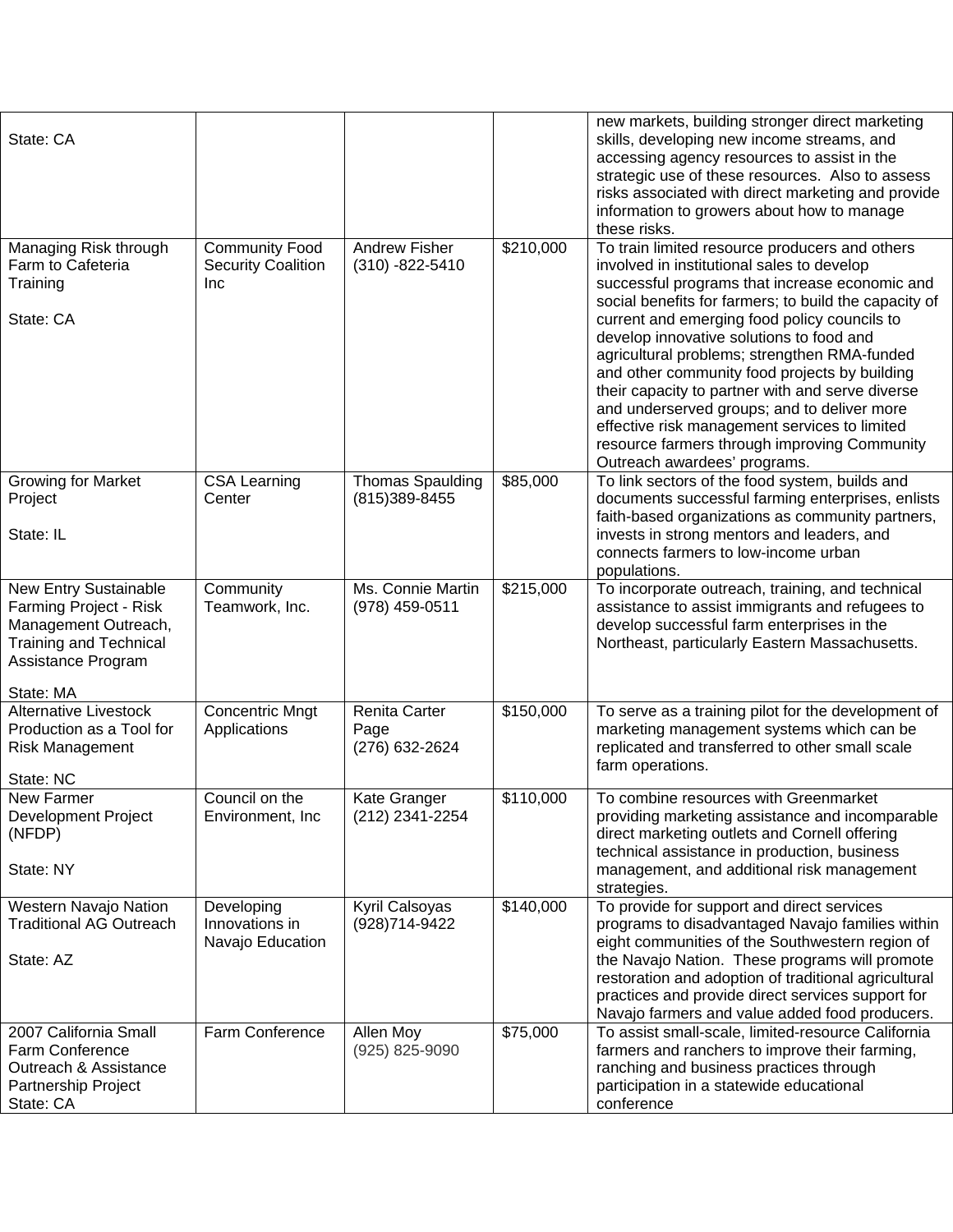| <b>Southwest Marketing</b><br>Network for Limited<br>Resource, Socially<br>Disadvantaged and<br><b>Traditonally Underserved</b><br><b>Farmers and Ranchers</b><br>State: NM                                      | Farm to Table, Inc                        | Ms Pamela Roy<br>(505) 473-1004            | \$169,990 | To improve the economic viability of limited<br>resource, socially disadvantaged and traditionally<br>underserved farmers, ranchers, and organizations<br>in the Southwest (New Mexico, Arizona, Utah,<br>Colorado and Tribal communities).                                                                                                                                                                 |
|------------------------------------------------------------------------------------------------------------------------------------------------------------------------------------------------------------------|-------------------------------------------|--------------------------------------------|-----------|-------------------------------------------------------------------------------------------------------------------------------------------------------------------------------------------------------------------------------------------------------------------------------------------------------------------------------------------------------------------------------------------------------------|
| Risk Management<br><b>Education for Farm</b><br><b>Families</b><br>State: MI                                                                                                                                     | The Farm<br>Research<br>Cooperative       | Leroy Ray Jr<br>(269) 521-4993             | \$75,000  | To provide comprehensive risk management<br>educational opportunities for producers who graze<br>and for women, small-scale, limited resource, and<br>minority producers of priority crops in Michigan<br>and Indiana through the workshops and<br>conferences.                                                                                                                                             |
| Farmers' Legal Action<br>Group Inc Hmong, Latino<br>& African American<br>Farmer Outreach Project<br>State: NE                                                                                                   | Farmers' Legal<br><b>Action Group</b>     | Ms Susan Stokes<br>(9651) 223-5400         | \$60,000  | To fulfill goals of improved risk management, and<br>will have significant, targeted impact in<br>communities where: socially disadvantaged and<br>beginning family farmers have substantial need<br>for educational tools to help with risk<br>management; and FLAG has the experience,<br>resources, and collaborations to provide<br>meaningful training to help these farmers succeed<br>on their land. |
| <b>Emerging Risk for AG</b><br>Producers III<br>State: GA                                                                                                                                                        | Federation of<br>Southern<br>Cooperatives | Jerry Pennick<br>(404) 765-0991            | \$165,000 | To increase the number of farmers who have<br>estate plans, identify additional legal resources to<br>provide legal assistance to producers, and to<br>continue to expose law students to traditional and<br>alternative career options in the area of real<br>estate, estate planning and probate, and<br>agriculture law and policy.                                                                      |
| <b>Provide Young Socially</b><br>Disadvantaged American<br>Indain AG Producers in<br>MT & ND with<br>Knowledge, Skills, Tools<br>to Make Informed<br><b>Production Risk</b><br>Management Decisions<br>State: MT | Ft Peck<br>Community<br>College           | <b>Chris Martinez</b><br>(406) 768-6331    | \$85,000  | To provide socially disadvantaged young high<br>school-aged American Indians involved in<br>agriculture with the knowledge, skills, and tools<br>necessary to understand yield, price and revenue<br>risk in agriculture and to make informed risk<br>management decisions in their decisions about<br>forage/range/pasture/livestock and specialty crop<br>RMA risk management tools.                      |
| <b>Emerging Farmer</b><br>Training & Outreach<br>Program<br>State: OR                                                                                                                                            | Friends of Zenger<br>Farms                | Ms. Wisteria<br>Loeffler<br>(503) 282-4245 | \$75,000  | To provide outreach, training and assistance to<br>immigrant and refugee farmers to provide<br>agricultural production, direct marketing training<br>and networking opportunities for optimal risk<br>management. In addition, the project will research<br>the availability of suitable City of Portland-owned<br>land to support agricultural production.                                                 |
| <b>Production &amp; Marketing</b><br>for the Emerging Local<br>Food Movement: A<br>Mentoring, Development<br>& Training Program for<br>Underserved Organic and<br><b>Sustainable Farmers</b>                     | Georgia Organics,<br><b>Inc</b>           | <b>Ms Alice Rolls</b><br>(770) 993-5534    | \$150,000 | To support limited resource, minority, women and<br>underserved organic and sustainable farmers in<br>the Southeast in production and marketing to take<br>advantage of the emerging local food movement.                                                                                                                                                                                                   |
| State: GA                                                                                                                                                                                                        |                                           |                                            |           |                                                                                                                                                                                                                                                                                                                                                                                                             |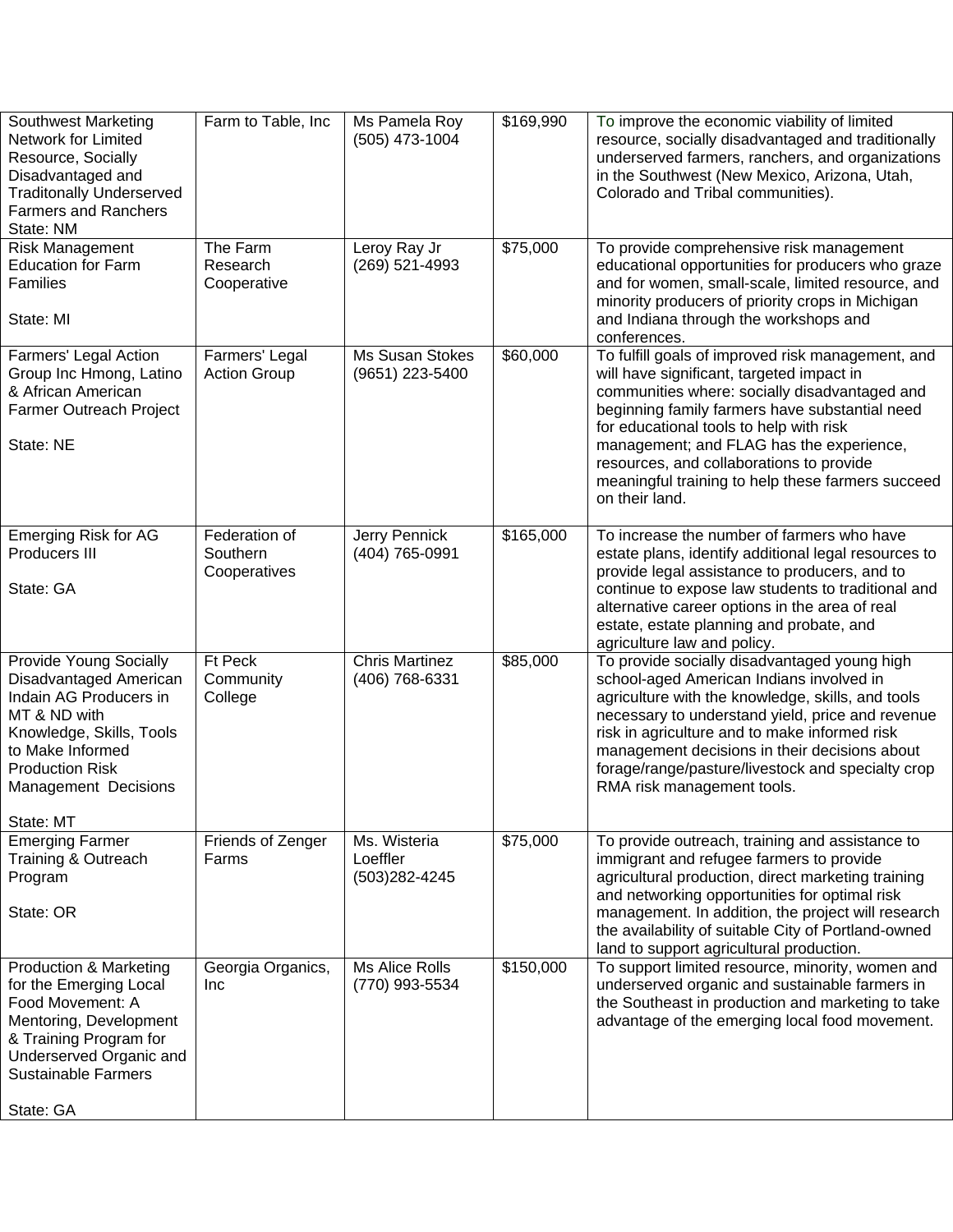| Worms, Butter Beans,<br>Collard Greens,<br><b>Establishing New</b><br>Markets & Fertility on<br>Small Family & Urban<br>Gardens<br>State: WI | Growing Power Inc                                           | William Allen<br>(414) 527-1546       | \$385,000 | To outreach to developing specialty vegetable/fruit<br>and grass-based farmers and ranchers to<br>establish fertility systems and preparation for<br>USDA certified organic programs.                                                                                                                                                                                                                                                                                                                                                                                 |
|----------------------------------------------------------------------------------------------------------------------------------------------|-------------------------------------------------------------|---------------------------------------|-----------|-----------------------------------------------------------------------------------------------------------------------------------------------------------------------------------------------------------------------------------------------------------------------------------------------------------------------------------------------------------------------------------------------------------------------------------------------------------------------------------------------------------------------------------------------------------------------|
| National Immigrant<br><b>Farming Initiative</b><br>State: NY                                                                                 | Heifer International                                        | Tony Machacha<br>(718) 875-3249       | \$140,000 | To strengthen the capacity of immigrants to farm<br>successfully and to advance sustainable farming<br>and food systems.                                                                                                                                                                                                                                                                                                                                                                                                                                              |
| <b>Hispanic Farmers and</b><br>Ranchers of America<br><b>Outreach and Assistance</b><br>Project in Conjunction<br>with RMA<br>State: NM      | <b>Hispanic Farmers</b><br>and Ranchers of<br>America, Inc. | Lupe Garcia<br>(505) 644-6534         | \$100,000 | To provide outreach and technical assistance and<br>ultimately improve the economic viability of small<br>farms. Service will focus on enhancing success<br>through the introduction of technology; technical<br>assistance with farm financial management, and<br>loan applications; banking, and other life skills<br>training.                                                                                                                                                                                                                                     |
| Hmong Refugee<br>Specialty Crop Education<br>State: CA                                                                                       | Hmong American<br>Community, Inc.                           | Loxing Kiatoukaysi<br>(559) 237-4919  | \$90,000  | To ensure that extant and incoming Hmong<br>arrivals are provided for with culturally and<br>linguistically appropriate delivery of farming<br>education services by Hmong providers. As part<br>of a larger infrastructure for delivering culturally<br>and linguistically appropriate education that<br>involves training by bilingual (English-Hmong)<br>professionals, HAC and UCCE will address small<br>farmer needs through innovative education,<br>technical assistance, and training.                                                                       |
| <b>Risk Management</b><br><b>Education for Hmong</b><br><b>Poultry Farmers</b><br>State: AR                                                  | <b>Hmong National</b><br>Development, Inc                   | <b>Sky Hortrich</b><br>(202) 463-2118 | \$100,000 | To provide workshops and individual assistance to<br>help Hmong poultry farmers learn how to better<br>understand and manage the production and<br>financial risks of contract poultry production.                                                                                                                                                                                                                                                                                                                                                                    |
| <b>Hopi Traditional Farming</b><br>Training & Education<br>State: AZ                                                                         | Hopi Foundation                                             | Barbara Poley<br>(928) 734-2380       | \$100,000 | To host the 3 <sup>rd</sup> Hopi Food and Agriculture<br>Symposium in Summer 2007 and to provide<br>additional outreach and training including financial<br>management training, material review, and<br>presentations on risk management tools within a<br>Hopi context.                                                                                                                                                                                                                                                                                             |
| Collaborating to Make a<br>Difference in Indian<br>Country<br>State: MT                                                                      | Intertribal<br>Agriculture Council<br><b>Inc</b>            | Ross Racine<br>(406) 259-3525         | \$100,000 | To educate American Indian Agriculture producers<br>on risk reduction therefore directly impacting their<br>respective agriculture economies.                                                                                                                                                                                                                                                                                                                                                                                                                         |
| Women Managing the<br>Farm<br>State: KS                                                                                                      | Kansas State<br><b>University</b>                           | Charles L Grifin<br>(785) 532-2025    | \$50,000  | To ensure comprehensive training and support to<br>meet farm women's needs through collaboration<br>with support networks and trusted organizations<br>such as Kansas State University, K-State<br>Research and Extension, Kansas Farm Bureau,<br>Kansas Association for Family and Community<br>Education, Kansas Agri-Women, Kansas Rural<br>Family Helpline, Kansas Agricultural Mediation<br>Services, Frontier Farm Credit and other<br>Kansas/Oklahoma farm credit agencies,<br>Oklahoma Farmers Union, Kansas Wheat<br>Commission, and other commodity groups. |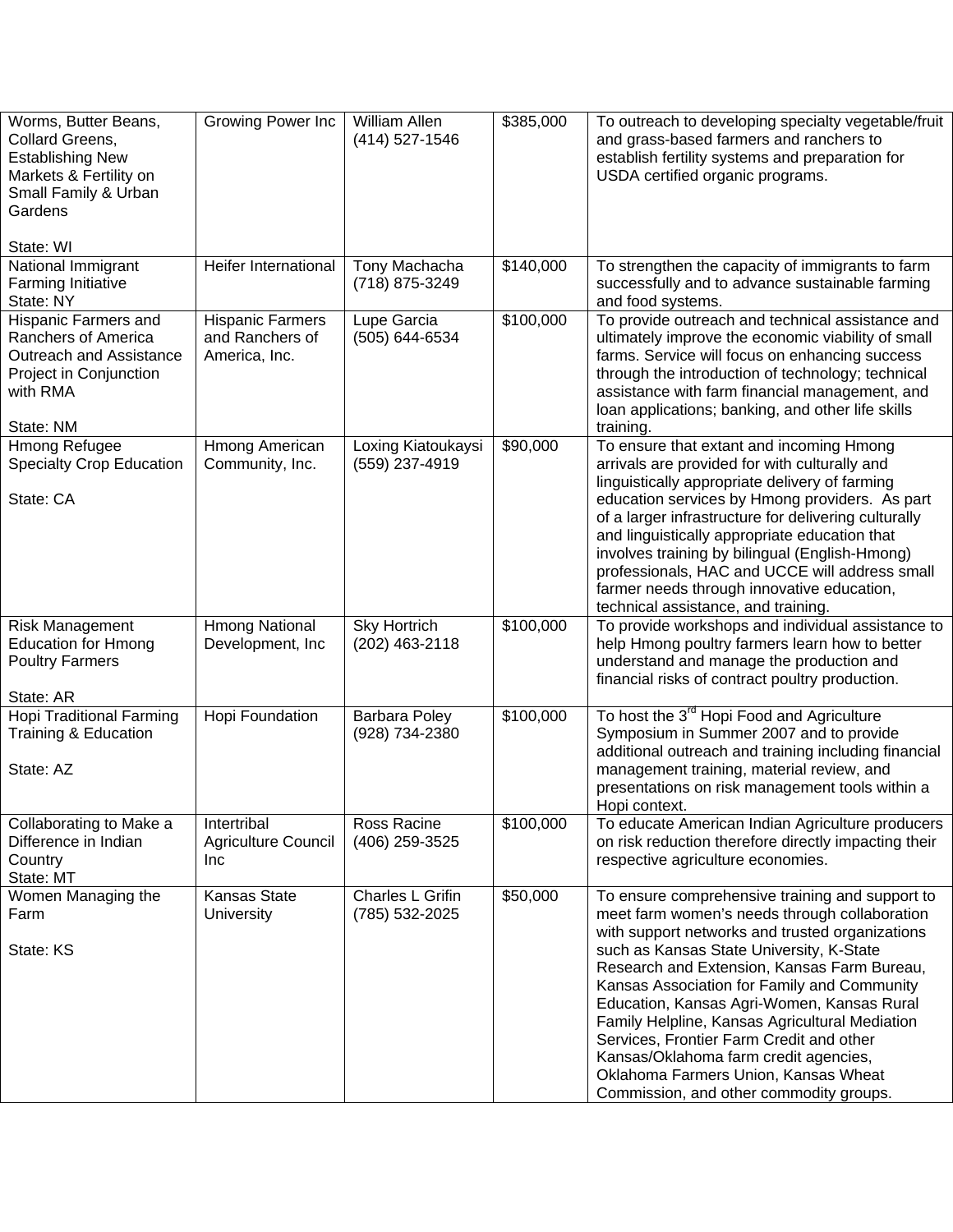| Older, Minority, Women,<br>Small and Tobacco<br><b>Farmers Face Strategic</b><br>Decisions, Phase II<br>State: KY                                                                                                          | <b>Kentucky State</b><br><b>University</b><br>Extenstion<br>Program | <b>Marion Simon</b><br>(502) 597-6437       | \$115,000 | To provide one-on-one and group training on farm<br>diversification, alternative crop and marketing<br>decisions, and investment decisions through<br>proven outreach mechanisms (workshops,<br>conferences, field days, and one-on-one farm<br>visits) that target older, minority, women small and<br>tobacco farmers.                                                                                                                                                                                                                              |
|----------------------------------------------------------------------------------------------------------------------------------------------------------------------------------------------------------------------------|---------------------------------------------------------------------|---------------------------------------------|-----------|-------------------------------------------------------------------------------------------------------------------------------------------------------------------------------------------------------------------------------------------------------------------------------------------------------------------------------------------------------------------------------------------------------------------------------------------------------------------------------------------------------------------------------------------------------|
| Farm Beginnings<br>Outreach Project<br>State: MN                                                                                                                                                                           | Land Stewardship<br>Project                                         | Amy Bacigalupo<br>(320) 269-2105            | \$90,000  | To increase the quality and quantity of support<br>and service for socially disadvantaged beginning<br>farmers at all stages of farming, from exploration<br>through establishment.                                                                                                                                                                                                                                                                                                                                                                   |
| <b>Agricultural Risk</b><br>Management Outreach<br>for Underserved Farmers<br>(ARMOR)<br>State: OK                                                                                                                         | Langston<br>University                                              | Dr. D Chongo<br>Mundende<br>(405) 962-1631  | \$100,000 | To target small and underserved farmers, socially<br>disadvantaged, and limited resource farmers in<br>targeted areas of Oklahoma. Particularly, African<br>American, Native American, and underserved<br>Caucasian American farmers and ranchers are<br>the major focus. Also, Hispanic Americans are<br>becoming an important segment of the population<br>in Oklahoma. Special outreach services will be<br>initiated for this group of farmers and ranchers.<br>As well as a series of workshops and seminars<br>focused on women in agriculture. |
| Nebraska Partners:<br><b>Estate &amp; Transition</b><br>Planning for Underserved<br>Producers<br>State: NE                                                                                                                 | Legal Aid of<br>Nebraska                                            | Michelle Soll<br>(402) 348-1069             | \$72,013  | To facilitate access to and understanding of estate<br>and transition planning information through<br>educational materials, one-on-one consultations,<br>conferences and workshops specifically designed<br>to reach limited resource and other underserved<br>producers of Priority Commodities.                                                                                                                                                                                                                                                    |
| Year Round, Diversified,<br>Small Scale organic<br><b>Farming and Marketing</b><br>For Michigan's<br>Multicultural and Limited<br><b>Resource Farmers</b><br>State: MI                                                     | Michigan State<br>University                                        | John Biernbaum<br>(517) 355-5191 ext<br>419 | \$75,000  | To provide women, limited resource, socially<br>disadvantaged and other traditionally under-<br>served farmers, experiential educational programs<br>covering intensive small-scale farming skills<br>related to year-round, organic production methods<br>of vegetables, fruits, herbs and flowers using<br>passive solar greenhouses and integrated<br>perennial polyculture plantings                                                                                                                                                              |
| Crop Risk Management<br>for Berry Production in<br>the Great Lakes Region<br><b>Integrated Pest</b><br>Management (IPM)<br>Training for Minority &<br><b>Disadvantaged Specialty</b><br><b>Crop Producers</b><br>State: MI | Michigan State<br><b>University</b>                                 | Dr. John Wise<br>$(517)$ 432-2668           | \$165,000 | To continue offering the Blueberry IPM Scout<br>Training (basic, intensive, and/or advanced<br>training) to MI growers and existing partners; and<br>expand the training to one new state, Wisconsin;<br>and expand the training model and develop the<br>curriculum using the bilingual Blueberry IPM<br>Scout Training template for strawberries.<br>Develop/translate into Spanish two IPM Scouting<br><b>Pocket Guides</b>                                                                                                                        |
| <b>MN Risk Management</b><br>Outreach & Assistance<br>Program to New<br><b>Immigrant Farmers</b><br>State: MN                                                                                                              | Minnesota Food<br>Association                                       | Chris Morton<br>(651) 433-3676              | \$125,000 | To design, develop and deliver 10 workshops to<br>120 Hmong new immigrants. The topics will<br>address concerns directly related to risk<br>management, including food safety and handling,<br>crop production record keeping, financial<br>management record keeping, and marketing.                                                                                                                                                                                                                                                                 |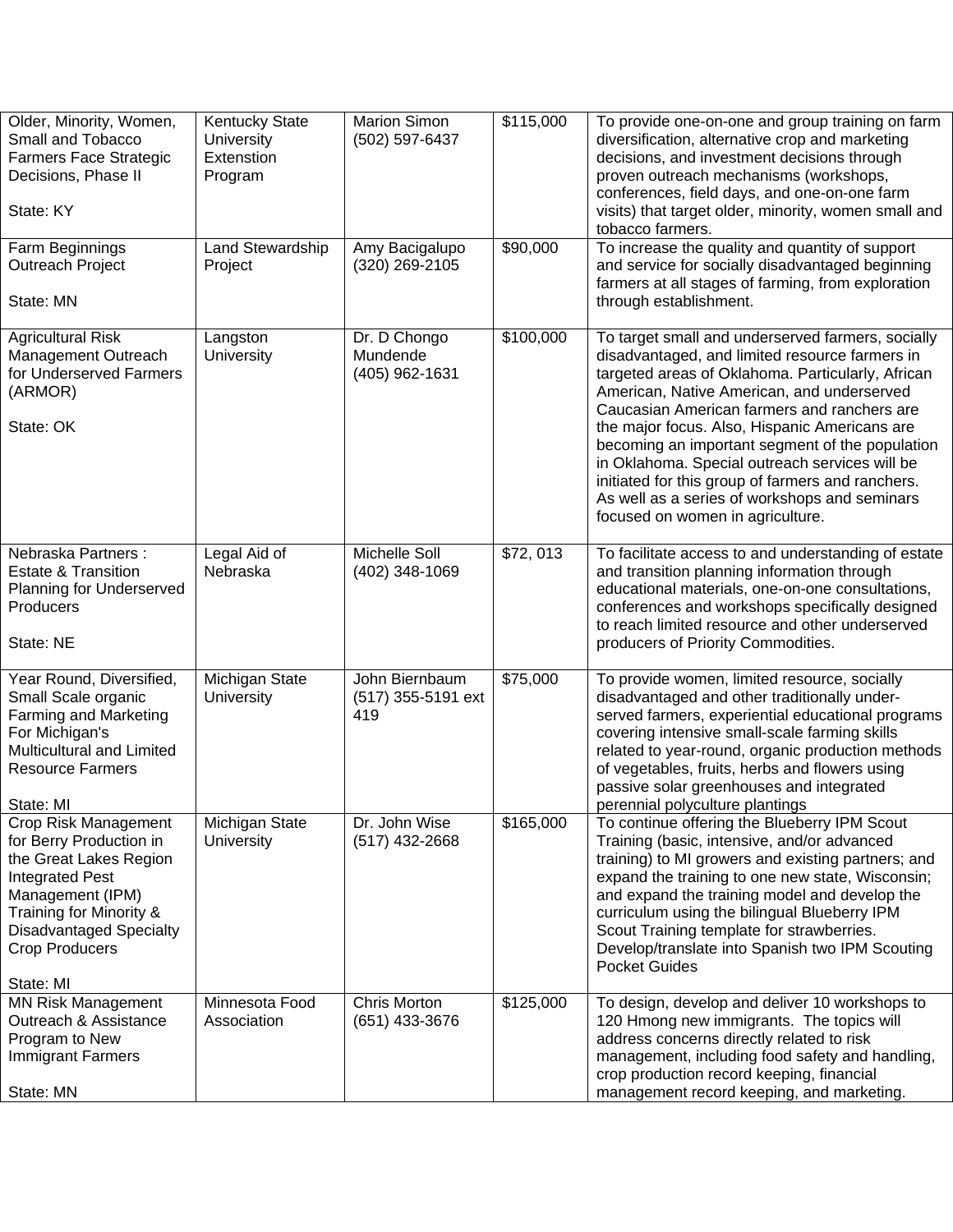| Delta Fresh                     | Mississippi            | Dorothy Grady             | \$60,000  | To conduct a variety of 1 day workshops field day      |
|---------------------------------|------------------------|---------------------------|-----------|--------------------------------------------------------|
|                                 | Engaged in             | Scarbough                 |           | will be offered on topics including crop planning;     |
| State: MS                       | Greener                | (662) 398-7044            |           | crop rotation; irrigation; marketing; improving        |
|                                 | Agriculture            |                           |           | yield; extending the season; aquaculture/              |
|                                 |                        |                           |           | aquaponics, vermiculture and composting                |
| <b>Avoiding Further</b>         | Montana State          | Marsha Goetting           | \$35,284  | To provide the under-served Indian agricultural        |
| Fractionation on Mt.            |                        | $(406)$ 994-              |           | livestock and specialty crop producers on the          |
| Reservation Land under          |                        | 5695                      |           | seven Montana reservations and other regional          |
| the American Indian             |                        |                           |           | producers with the knowledge, skills, and tools        |
| Probate Reform Act              |                        |                           |           | needed to make informed risk management                |
|                                 |                        |                           |           | decisions about controlling how their property         |
| State: MT                       |                        |                           |           | passes under AIPRA.                                    |
| Community-Based                 | National Hmong         | Chukou Thao               | \$200,000 | To provide collaborative outreach, informational       |
| Organization                    | American               | (559) 225-5309            |           | opportunities, assistance, and risk management         |
| Development, Planning           | Farmers, Inc.          |                           |           | training via a collaboration, to women, limited        |
| and Participation as a          |                        |                           |           | resource, socially disadvantaged, and other            |
| <b>Critical Risk Management</b> |                        |                           |           | traditionally underserved producers of Priority        |
| <b>Tool for Limit Resource</b>  |                        |                           |           | Commodities in three geographic regions of the         |
| Farmers                         |                        |                           |           | United States covering seven states, with              |
|                                 |                        |                           |           | additional emphasis on organizational                  |
| State: CA                       |                        |                           |           | development and networking as a means to               |
|                                 |                        |                           |           | provide a continual progression of organi-             |
|                                 |                        |                           |           | zationally-affiliated producers that can be rolled     |
|                                 |                        |                           |           | into an effective delivery plan for provision of risk  |
|                                 |                        |                           |           | management services without delivery gaps.             |
| <b>American Minorities</b>      | <b>National Tribal</b> | <b>Billi Ann Morsette</b> | \$115,000 | To collectively research, analyze, and develop a       |
| United in Outreach and          | Development            | (406) 395-4095            |           | variety of training instruments (curriculum) that will |
| <b>Risk Management</b>          | Association            |                           |           | be utilized to educate and provide hands-on            |
| Education                       |                        |                           |           | instruction about the importance and proper            |
|                                 |                        |                           |           | utilization of the Federal Crop Insurance program      |
| State: MT                       |                        |                           |           | as a viable tool to alleviate the risks of producing   |
|                                 |                        |                           |           | "Priority Commodities."                                |
| <b>Risk Management</b>          | NY Sustainable         | Hank Herrera              | \$10,000  | To establish risk management training workshops        |
| Training thru Improved          | <b>AG Working</b>      | (585) 271-0490            |           | focused innovative strategies and practices that       |
| Farm Productivity & New         | Group, Inc             |                           |           | improve small family farm productivity and             |
| Market Access for LRF &         |                        |                           |           | introduce underserved producers to new                 |
| Ranchers in NY State            |                        |                           |           | marketing opportunities, and to increase               |
|                                 |                        |                           |           | participation by New York State underserved            |
| State: NY                       |                        |                           |           | farmers, ranchers and communities in these             |
|                                 |                        |                           |           | workshops.                                             |
|                                 |                        |                           |           |                                                        |
| <b>Sustaining Economic</b>      | North Carolina         | Dr. Keith Baldwin         | \$90,000  | To provide innovative outreach, educational            |
| Viability of Western NC         | Agricultural &         | (336) 334-7957            |           | programming and technical assistance to western        |
| <b>Agricultural Enterprises</b> | <b>Technical State</b> |                           |           | North Carolina's small and limited resource            |
| thru Risk Mitigation            | <b>University</b>      |                           |           | producers in an effort to mitigate economic risk       |
|                                 |                        |                           |           | and sustain economic viability.                        |
| State: NC                       |                        |                           |           |                                                        |
| Expansion & Delivery of         | North-South            | Dr. Samuel Scott          | \$150,000 | To develop and implement Risk Management               |
| <b>Agricultural Risk</b>        | Institute              | (954) 434-8220            |           | Training and Outreach for small-scale farmers,         |
| Management Training &           |                        |                           |           | growers groups and community-based                     |
| Outreach to Small               |                        |                           |           | organizations in selected areas in Florida.            |
| <b>Farmers in Florida</b>       |                        |                           |           |                                                        |
|                                 |                        |                           |           |                                                        |
| State: FL                       |                        |                           |           |                                                        |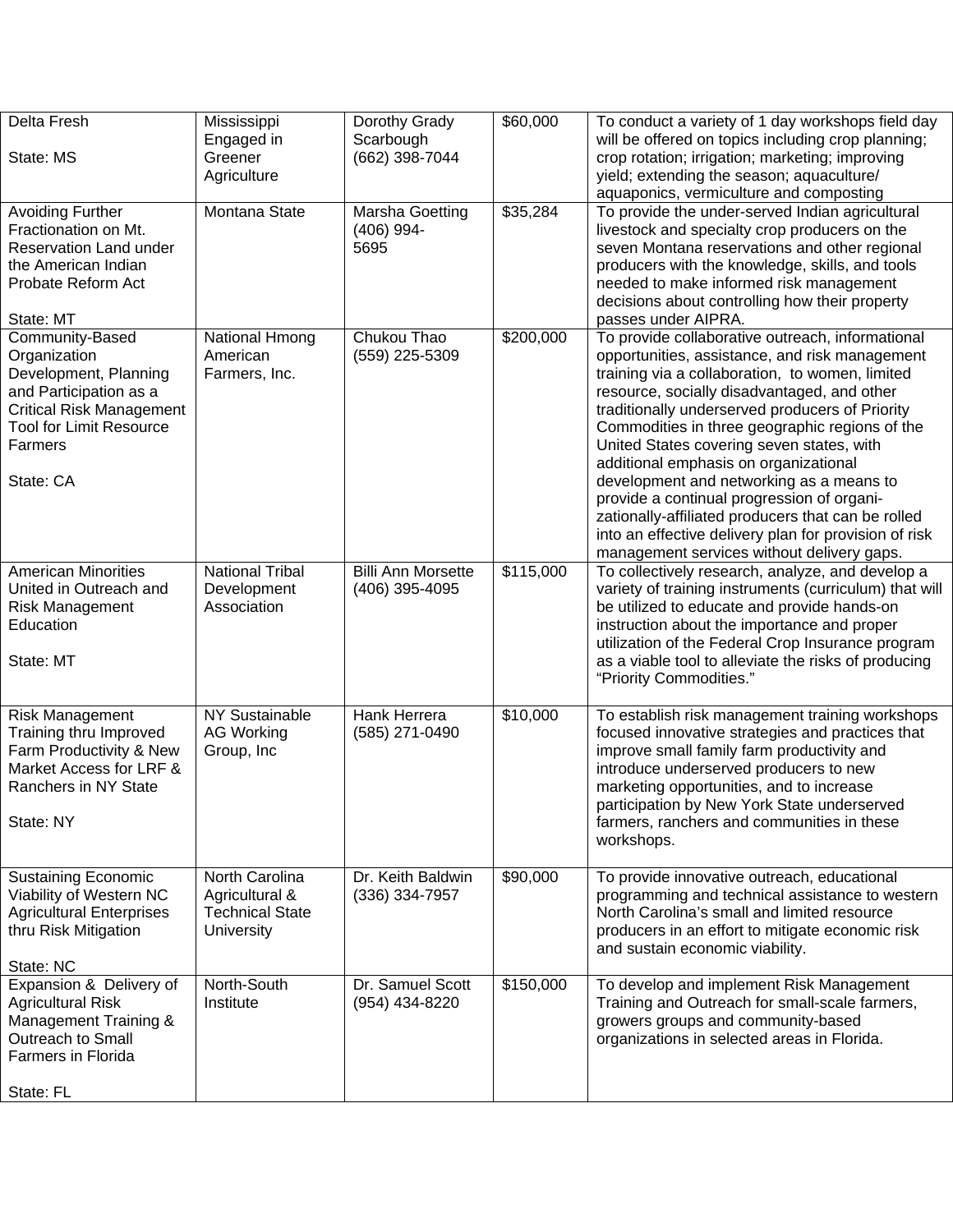| <b>Plasticulture Using</b><br><b>Compost-Amended Soils</b><br>to Minimize Risk for<br>Small & Socially<br><b>Disadvantaged Farmers</b><br>State: OK                           | OK Black<br>Historical<br>Research Project<br>Inc             | <b>Willard Tillman</b><br>(405) 257-6112                | \$115,000 | To train small and socially disadvantaged farmers<br>in "Plasticulture. The project will train socially<br>disadvantaged farmers in the "Plasticulture Using<br>Compost-Amended Soils Program" as a means to<br>minimizing crop production risks, and boosting<br>production and incomes.                                                                                                                                                               |
|-------------------------------------------------------------------------------------------------------------------------------------------------------------------------------|---------------------------------------------------------------|---------------------------------------------------------|-----------|---------------------------------------------------------------------------------------------------------------------------------------------------------------------------------------------------------------------------------------------------------------------------------------------------------------------------------------------------------------------------------------------------------------------------------------------------------|
| <b>Reducing Marketing Risk</b><br>for Minority & Small<br>Family Farmers in 3-<br>State Area<br>State: NC                                                                     | <b>Operation Spring</b><br>Plant, Inc                         | Dorathy Barker<br>(252) 492-7301                        | \$150,000 | To conduct training and outreach that will assist<br>minority and limited resource farmers in<br>developing skills for addressing existing and<br>emerging risks on their operations.                                                                                                                                                                                                                                                                   |
| On the Road to Viability -<br>Meeting the Risk<br>Management Needs of<br><b>Small Limited Resource</b><br>& Minority Producers<br>National                                    | <b>Rural Coalition</b>                                        | Lorette Picciano<br>(202) 628-7160                      | \$225,000 | To enhance the economic viability of a diverse<br>population of traditionally underserved and limited<br>resource producers, by equipping them with a<br>comprehensive Farm-to-Market Risk Management<br>Tool Box, to enable them to keep accurate farm<br>records and documentation needed to make<br>sound farm management decisions, purchase<br>crop insurance, apply for loans, complete the IRS<br>Schedule F, and apply for disaster assistance. |
| <b>Regulation Compliance</b><br><b>Education for California</b><br><b>Hmong Farmers</b><br>State: CA                                                                          | Sierra Joint<br>Community<br><b>College District</b>          | Ms Mary Wollesen<br>(530) 885-5488                      | \$50,000  | To assist Hmong farmers in California to<br>strengthen their farm business and manage<br>regulatory risk. This program will expand work to<br>create an outreach program that trains growers to<br>use a software tool called AgComplyIT in English<br>and Spanish that identifies the state and federal<br>regulations that affect their production operation,<br>then helps them build their own compliance plan.                                     |
| <b>Enhancing Access of</b><br>Southern Limited<br><b>Resource Producers to</b><br><b>Risk Management Tools</b><br>thru Farmer-to-Farmer<br>Training & Leadership<br>State: AR | Southern<br>Sustainable AG<br><b>Working Group</b><br>(SSWAG) | Archer Christian<br>(734) 332-9926                      | \$65,000  | To expand the delivery of training information to<br>limited resource producers during and beyond the<br>duration of this project period, Southern SAWG<br>and its collaborators will work to develop the<br>leadership skills of local farmers.                                                                                                                                                                                                        |
| Developing Agricultural<br>Parks on Public Land<br>State: CA                                                                                                                  | Sustainable<br>Agricultural<br>Education                      | Sibella Kraus<br>(510) 526-1793                         | \$99,996  | To identify specific opportunities and to create<br>models for establishing Agricultural Parks<br>(AgParks) on public land. As such, to assess ten<br>sites for their potential to be developed as<br>AgParks, and then conduct in-depth studies on<br>five of them in order to produce RFP's for farmers<br>to establish AgParks and to establish at least 5<br>farmers in the Sunol Water Temple Agricultural<br>Park.                                |
| Community Outreach -<br>Completing the Circle by<br>Managing Risk thru<br>Partnership, Education<br>and New Tools<br>State: NM                                                | <b>Taos County</b><br>Economic<br>Development<br>Corporation  | Terrie Bad Hand &<br>Pati Martinson<br>$(505)$ 758-8731 | \$175,000 | To focus on implementing risk management<br>strategies within the livestock sector of Northern<br>New Mexico while continuing to support the<br>programs and efforts already in place within<br><b>TCEDC Food System Model.</b>                                                                                                                                                                                                                         |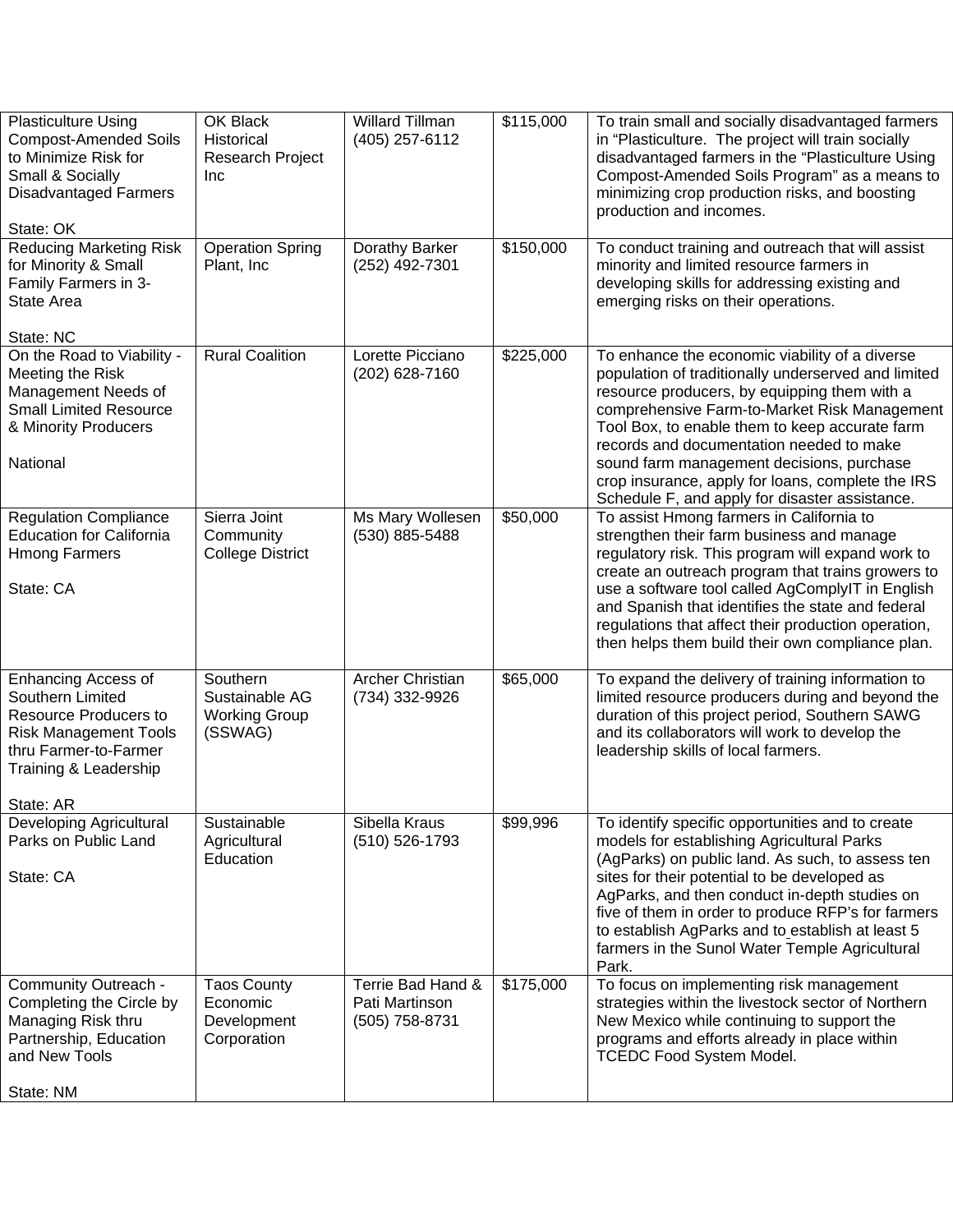| Community Outreach &<br>Assistance to Women,<br>Limited Resource and<br><b>Other Traditionally</b><br><b>Underserved Farmers &amp;</b><br>Land Owners in GA                                       | Team Ag Georgia<br>(TAG)                                                  | Neal Leonard<br>(478) 825-6806           | \$70,000  | To improve state and federal customer service to<br>all landowners, land users and limited resource<br>and beginning farmers.                                                                                                                                                                                                                                                                                                          |
|---------------------------------------------------------------------------------------------------------------------------------------------------------------------------------------------------|---------------------------------------------------------------------------|------------------------------------------|-----------|----------------------------------------------------------------------------------------------------------------------------------------------------------------------------------------------------------------------------------------------------------------------------------------------------------------------------------------------------------------------------------------------------------------------------------------|
| State: GA                                                                                                                                                                                         |                                                                           |                                          |           |                                                                                                                                                                                                                                                                                                                                                                                                                                        |
| Frontera Agricultural Risk<br>Management (FARM)<br>Project                                                                                                                                        | <b>TX/MX Border</b><br>Coalition<br><b>Community Base</b><br>Organization | Omar Garza<br>(956) 488-0534             | \$110,000 | To provide risk-management training and<br>outreach that focuses on Priority Commodities, to<br>traditionally underserved, primarily Hispanic,<br>farmers and ranchers in a 56-county, border-                                                                                                                                                                                                                                         |
| State: TX                                                                                                                                                                                         |                                                                           |                                          |           | region area of Texas and New Mexico.                                                                                                                                                                                                                                                                                                                                                                                                   |
| Mitigating Risk for<br>Minority & Limited<br><b>Resource Farmers thru</b><br><b>Local Food Marketing</b><br>Initiatives                                                                           | <b>Tides Center</b>                                                       | Joan Walsh<br>$(814)$ 349-6000           | \$110,111 | To provide long-term risk management through<br>local food marketing initiatives which benefit 500<br>minority and/or limited resource farmers<br>nationally.                                                                                                                                                                                                                                                                          |
| State: PA                                                                                                                                                                                         |                                                                           |                                          |           |                                                                                                                                                                                                                                                                                                                                                                                                                                        |
| RME for Women, Limite<br><b>Resource Socially</b><br>Disadvantaged Row Crop<br>& Livestock Producers in<br>Arkansas                                                                               | University of<br>Arkansas at Pine<br><b>Bluff</b>                         | Dr. Henry English<br>(870) 575-7226      | \$140,000 | To help the following groups: women farmers,<br>socially disadvantaged farmers, limited resource<br>farmers (the targeted groups), understand and<br>use risk management tools to improve the<br>efficiency of their operations.                                                                                                                                                                                                       |
| State: AR                                                                                                                                                                                         |                                                                           |                                          |           |                                                                                                                                                                                                                                                                                                                                                                                                                                        |
| <b>Statewide Risk</b><br><b>Management Education</b><br>for California's Refugee,<br>Organic, Limited<br>Resource, Minority<br><b>Farmers and Specialty</b><br><b>Crop Producers</b><br>State: CA | The University of<br>California                                           | <b>Richard Molinar</b><br>(559) 456-7555 | \$165,000 | To develop a California risk management<br>curriculum and provide outreach training directly<br>to 1,000 targeted clientele for this statewide<br>project that includes a sizeable refugee population<br>from Laos and Thailand; thousands of minority<br>and limited resource farmers including African<br>American, SE Asian, Hispanic, and Sikh;<br>hundreds of organic farmers in the state; and<br>traditional Caucasian farmers. |
| <b>Risk Management</b>                                                                                                                                                                            | <b>Utah State</b>                                                         | Dr. Ruby Ward                            | \$90,000  | To provide women and limited resource farmers                                                                                                                                                                                                                                                                                                                                                                                          |
| Outreach for Women and<br><b>Limited Resource</b><br>Farmers<br>State: UT                                                                                                                         | University                                                                | (435) 797-2323                           |           | with risk management education by holding a<br>Diversified Agriculture Conference in Utah<br>County, Utah in February 2007. Conference<br>programming will focus on using new and<br>emerging risk management tools to manage risk<br>of priority commodities.                                                                                                                                                                         |
| Serving Underserved                                                                                                                                                                               | University of                                                             | Cole Ehmke                               | \$140,000 | To assist underserved audiences in Wyoming and                                                                                                                                                                                                                                                                                                                                                                                         |
| Audiences<br>State: WY                                                                                                                                                                            | Wyoming                                                                   | (307) 766-3782                           |           | the surrounding area to gain a better<br>understanding of the risks they face and to<br>become more knowledgeable about alternatives<br>available for management in western agriculture<br>using a multidimensional approach.                                                                                                                                                                                                          |
| <b>Cultivating Success:</b><br><b>Community Based</b><br><b>Education for Sustainable</b><br><b>Small Farms</b><br>State: WA                                                                      | <b>Washington State</b><br>University<br>Puyallup R&E Unit                | Marcy Ostrom<br>(509) 663-8181 X<br>263  | \$140,000 | To foster the long-term success and stability of<br>small-scale farmers in Washington. This RMA<br>partnership agreement will support a total of 29<br>semester-long course offerings at county locations<br>in the two states over one year to assist farmers<br>with developing proactive farm and business<br>plans and management strategies.                                                                                      |